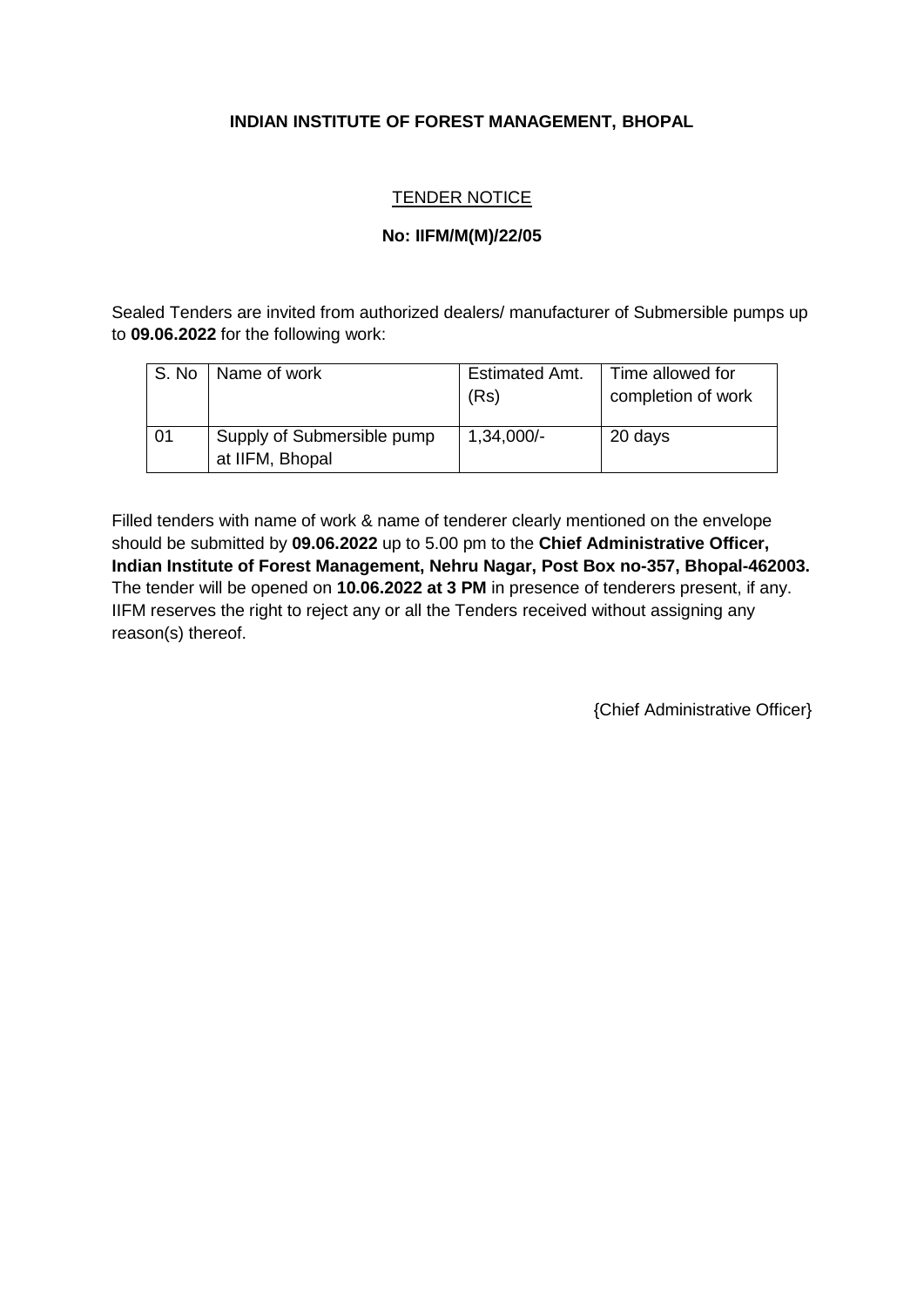# **INDIAN INSTITUTE OF FOREST MANAGEMENT**

## TENDER FORM FOR

## (Tender No.IIFM/M/22/05

## **Name of Work: Supply of Submersible pump at IIFM, Bhopal**

1. Name of Firm :

2. Office Address with Phone Nos:

(Please fill the following columns appropriately)

| S.No | <b>Particulars</b>                       | Yes | No | <b>Enclosures</b><br>No |
|------|------------------------------------------|-----|----|-------------------------|
| 01   | <b>Registration Certificate</b>          |     |    |                         |
| 02   | Certificate of Dealership / Manufacturer |     |    |                         |
| 03   | <b>PAN Card Copy</b>                     |     |    |                         |
| 04   | <b>GST Registration copy</b>             |     |    |                         |

Proof of all above documents duly self attested with seal may be submitted along with the tender.

Place: Date:

{Name & Signature of the Party with seal and address}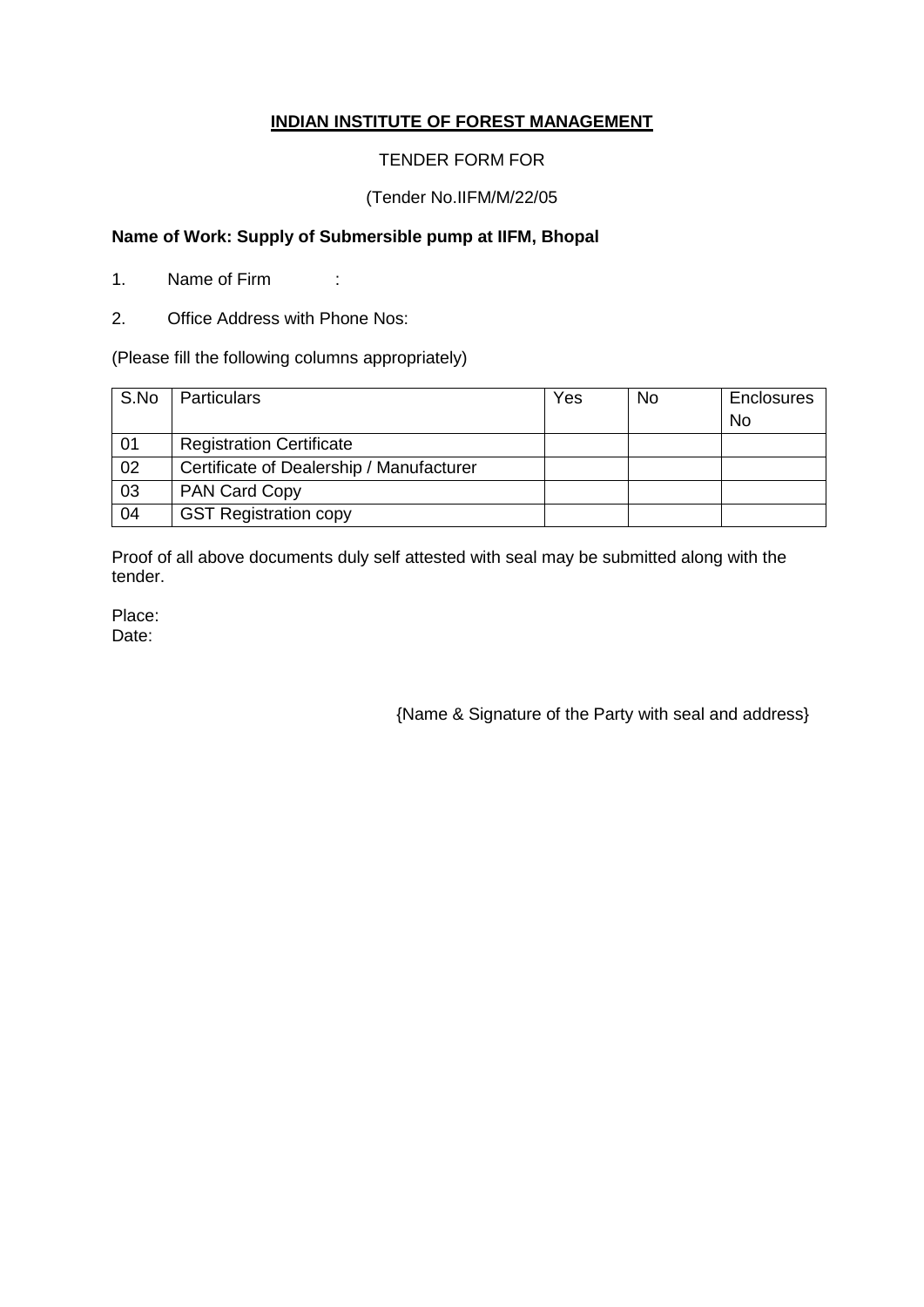#### **INDIAN INSTITUTE OF FOREST MANAGEMENT, BHOPAL**

#### **(Tender No.IIFM/M(M)/22/05)**

#### **TERMS AND CONDITIONS OF TENDER**

01. The rates quoted should be indicated in figures as well as in words and there should not be any overwriting as far as possible. Overwriting, if any, should be signed by the party.

03. Each and every page of the offer should be signed by the Tenderer before submission as a token of acceptance of terms and conditions. Corrections, if any should be duly signed with seal.

04. The quantities specified are only indicative and for the purpose of estimate only. The Institute shall be at liberty to vary (delete/reduce/increase) the quantum of the item. In addition, the Institute has the full right to order or not to order the item to the successful Tenderer.

05. The Director, IIFM, Bhopal reserves the right to accept or reject any or all the offers in full or apart or to waive off any formality, minor deviations and omissions without assigning any reason(s) or to cancel the tender in whole. The Institute reserves the right to reject conditional Tenders and also relax any conditions of Tender at its discretion.

08. Submission of offers shall be treated as the acceptance of IIFM Terms and any counter terms shall not be accepted.

09. Tenderer shall not be permitted to withdraw his offer or modify the terms and conditions thereof. In case the tenderer fails to observe and comply with the stipulations made herein or backs out after quoting the rates, or does not supply the aforesaid items within the stipulated period, tenderer will be blacklisted.

10. The rates quoted by the bidder shall remain firm till the completion of the job and price variation shall not be entertained.

11. Breach of Terms and Conditions: In case of breach of any of terms and conditions mentioned above, the Director, IIFM will have the right to cancel the work order without assigning and reason thereof.

12. The tender is not transferable.

14. No payment shall be made in advance nor did any loan from any bank or financial institution recommended base on the order of award of work.

15. The Institute is not in any way bound to accept the lowest or any tender and reserves the right to accept any tender in whole or any part of the tender or portion of the quantity offered and reserves the right if required to negotiate with any or all the Tenderers without assigning any reason(s), whatsoever.

16. Delay in Work: That in case of delay in supply of the material within the specified time period in the Order, Director IIFM without prejudice to its other remedies under the contract, deduct from the contract amount as liquidated damages, @ 1.5% .Such penalty will be deducted from the Bill of the party.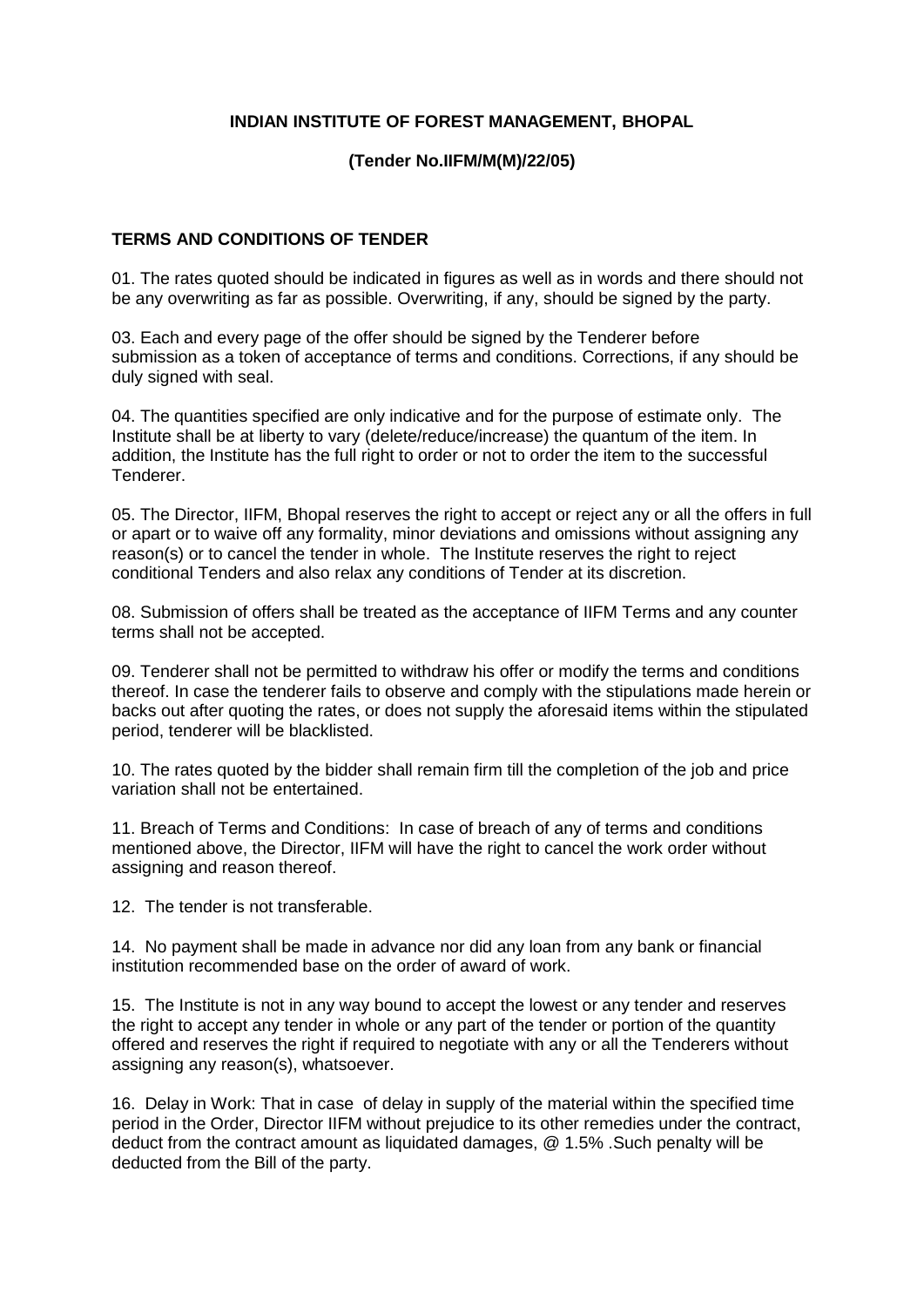17. In case of inferior quality of items, works not as per the approved specifications/sample, the Institute has the right to reject the complete material

18. The Tenderer should have its own establishment, which can be inspected at call by IIFM, before finalization of the Tender.

19. Warranty of the Item supplied should be of One year or as specified by the manufacturer whichever is more.

(Signature of the Party with Seal)

-------------------------------------------------------------------------